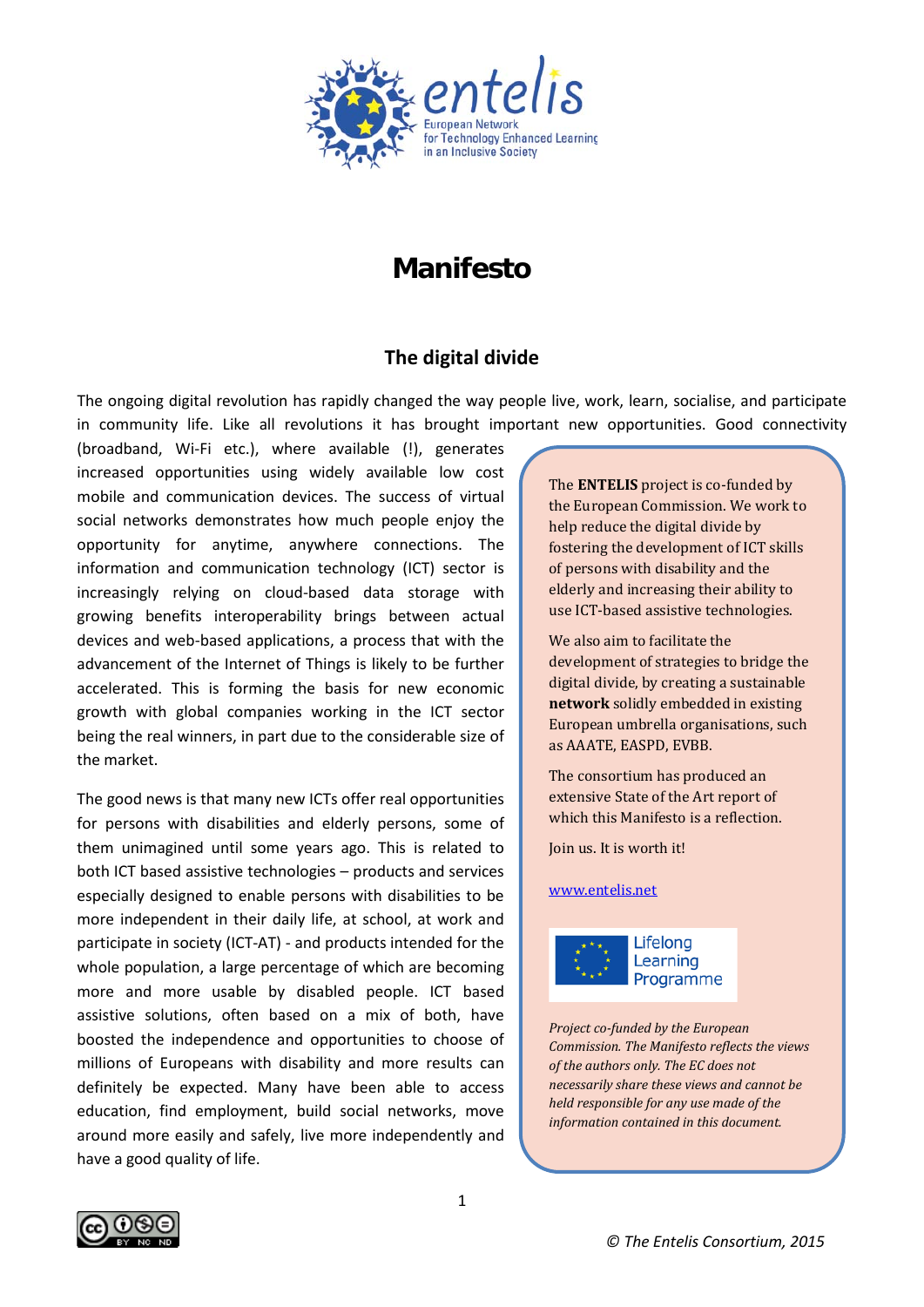

However, some people take to the new technologies mare easily and quickly than others for a variety of reasons. The gap between those who are able to use these technologies and those who cannot or do not is known as 'the digital divide'.

The multi-faceted and complex nature of the digital divide is a sign of how difficult it is to bridge it. Different factors contribute to its existence, including personal, socio-economic, educational, cultural and linguistic factors, and often a combination of these. In the case of citizens with disabilities environmental factors can be added to that list. For example, products and their control systems may not be accessible if they are not appropriately designed for the user or designed according to universal design principles. Generally speaking, when technology does not adapt to people, but people have to adapt to technology, the risk of non-use or discard and digital exclusion is high. Also those involved in supporting people with disabilities might not be best placed to make them aware of the new opportunities that technology can offer creating a population of people described as digitally excluded. Recognising the important role of technology in modern life, digital exclusion is a subtle yet dangerous form of social, economic, political and cultural exclusion.

Unfortunately, there is considerable evidence that the digital divide exists, in particular amongst the elderly and those with disabilities. By focusing on individual abilities many people, currently digitally excluded, could develop the skills to allow them to be more independent and able to contribute to their societies. However, society has been very slow to tackle the barriers to digital exclusion although it is starting to mobilise itself in this regard, understanding it is the right thing to do and economically worthwhile. Nevertheless much more could and should be done.

## **Recommendations**

What follows is a list of recommendations that have emerged from the work of the ENTELIS network. They are based on an extensive state of the art research described in a report, on the experiences of members of the consortium and associate partners, and on discussions and interviews with stakeholders. The endorsing organisations and individuals urge policy makers, educators, advocates for human rights and other stakeholders to follow up and to increase efforts to bridge the digital divide. Together we can make the digital revolution an opportunity for all and for our inclusive societies.

## **Policies and strategies**

- $\checkmark$  Measures to reduce the digital divide and to provide all citizens, regardless of their condition, access to digital content, have to be mainstreamed in all policies, taking into account local differences, while using consistent terminology.
- International bodies, such as the United Nations (UN), the European Union, the Council of Europe and others, should further incorporate in their policy plans, the aim to close the digital divide, to promote digital literacy for all and to speed up the implementation of articles in the UN Convention on the

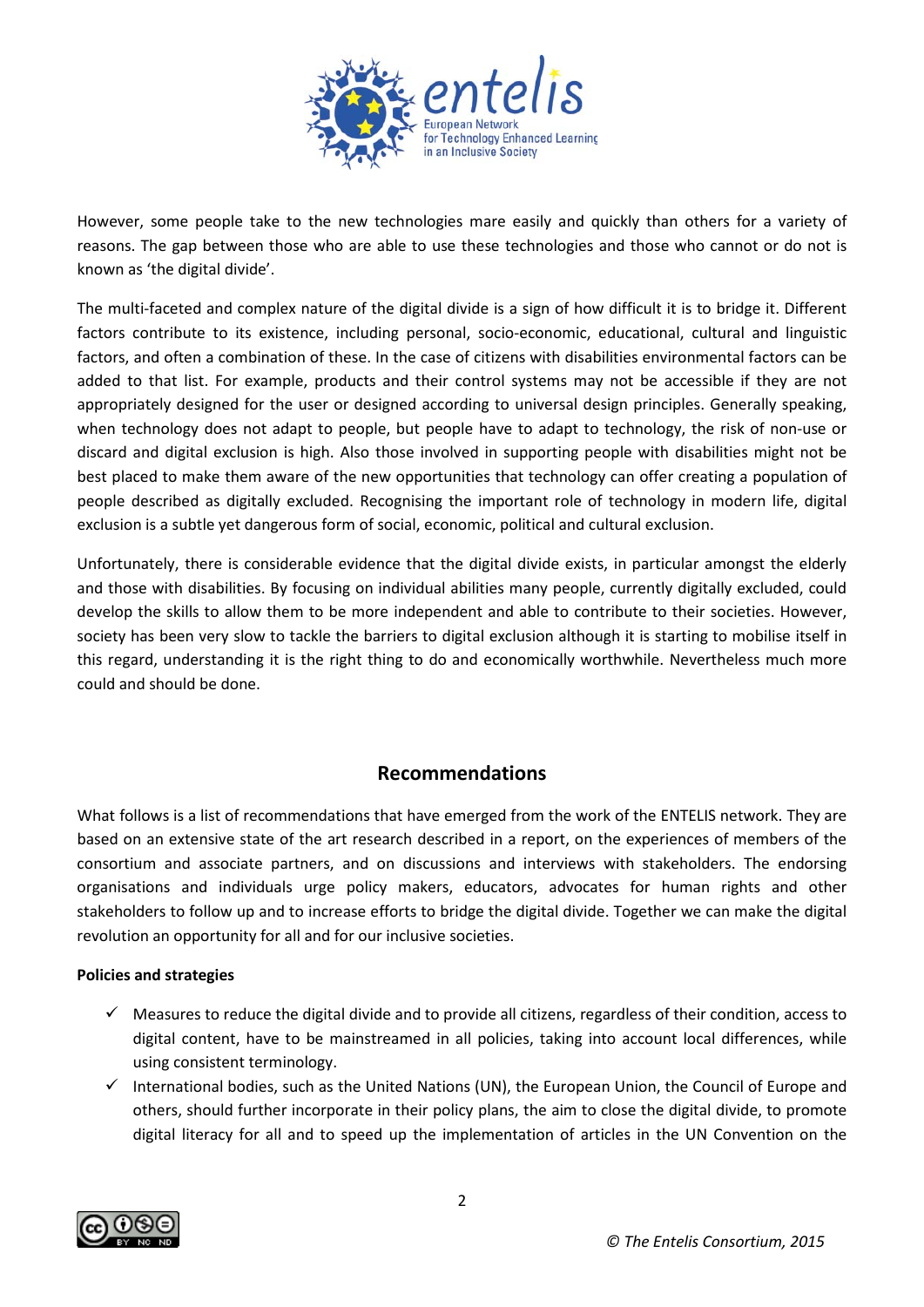

Rights of Persons with Disabilities (UNCRPD) referring to universal design, accessibility and assistive technology.

- $\checkmark$  Agencies monitoring the implementation of the UNCRPD should be aware of the impact of digital inclusion and exclusion on the fulfilment of the other rights.
- $\checkmark$  There is no single cause for the digital divide and therefore strategies to bridge it should be allinclusive and address different factors (economical, educational, cultural, etc.) at different levels (societal, community, family, personal). These should include: measures to increase awareness and competence among all stakeholders; adoption of inclusive and rights-based approaches and policies; the fostering of universal design and e-accessibility solutions; ensuring that end users have a wide range of information on the ICT-AT available and the choice to benefit from the solution that suits them best; the provision of information and independent advise on the appropriate choice and use of (assistive) technology (i.e. independent advice centres); financial support to overcome economic barriers or free provision of ICT-AT; training opportunities for end users and staff.
- $\checkmark$  National and regional governments should commit to addressing the issues of lack of data and competences to undertake positive actions. In some countries existing competence centres have been closed down. In most areas of Europe there are no independent assistive technology assessment services, which leads to inappropriate and ineffective recommendations and poorer support to children and families, early abandonment of ICT-AT solutions and a general failure of public authorities and services to meet important needs. This is further against the spirit and the letter of the UNCRPD which considers accessibility and access to information on assistive technology a basic right.
- $\checkmark$  National, regional and local governments should invest in the digital literacy of the ageing population. Research shows that the large scale deployment of integrated care platforms and remote support services for older persons is hindered by the lack of digital experience among the users.

#### **Research (and development)**

- $\checkmark$  More research is needed to map the digital divide in case of disability and/or ageing and to identify its causes and long-term effects. In particular the impact of the non-use of (assistive) technology on the development of children with disabilities, including those with intellectual disabilities. This needs to be investigated in all its aspects, as well as the impact on society and the social costs of non-intervention.
- $\checkmark$  Research and development efforts should be geared to the development of adaptive interfaces and more intuitive controls, for improved and personalized user experiences. Developers and manufacturers should be encouraged and support provided to ensure AT and ICT are available in a wider range of languages and to produce as a rule open source/free and low cost versions of technologies.
- $\checkmark$  End users should have a key role from the start in research and the user-led design process of new solutions. Living labs involving persons with disabilities or older persons supporting the development of new solutions should be fostered and made meaningful and effective.

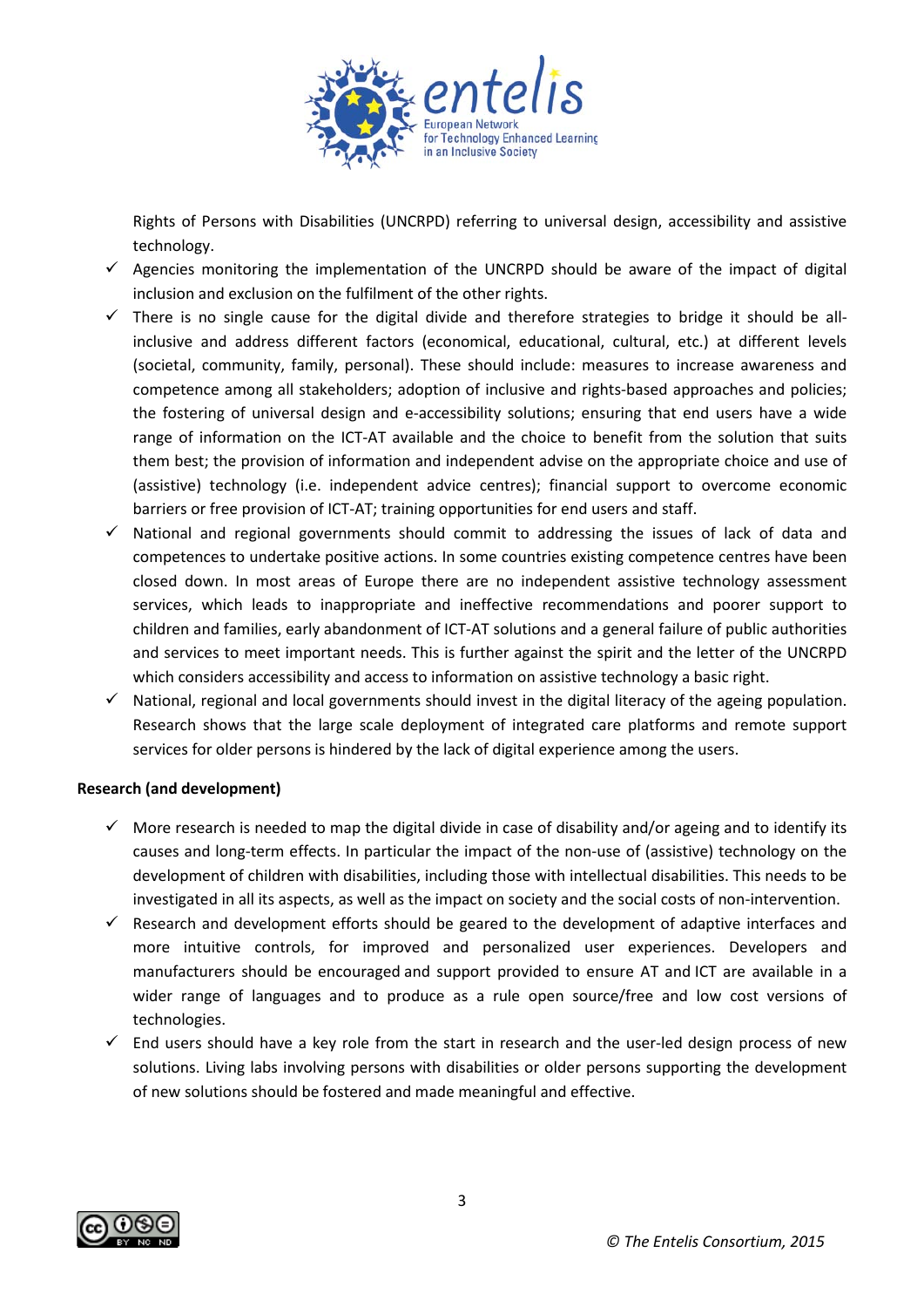

#### **Education and training**

- People with disabilities and the ageing population should be informed of the benefits of assistive technology based solutions and the advantages of having basic digital skills. Anyone who wants to build up digital competences should have the opportunity to do so. Those already aware should claim their rights to have access to accessible mainstream technology or appropriate assistive technologies and independent assistive technology services in the framework of equal treatment policies.
- $\checkmark$  Teachers and educators should be trained in supporting all young people in developing digital skills and a positive digital identity. In the case of children with disabilities this might require special training in supporting a young ICT-AT user or working meaningfully with mainstream ICT for the child's education and development. This might involve peer to peer learning and other alternative approaches. Additional resources will be required to address the high and long learning curve.
- $\checkmark$  Educational institutions should make the digital inclusion of their students an essential part of their policy, make sure that all students have equal access to the curriculum or redesign it according to universal design principles and invest in the development of the digital skills of all students.
- $\checkmark$  All schools should engage with experts or employ staff who are familiar with a wide range of assistive technology and its use to access ICT.
- $\checkmark$  Schools serving different age groups should collaborate in the transition of students with disabilities from one institute to another and collaborate with the families in providing continuity in the digital skills development of the student, including in the selection and use of appropriate assistive technologies that can be used in all life environments. Especially the gap between secondary and higher education requires attention and Universities should be active in catering for the ICT-AT needs of their students with dedicated services. The student and his or her educational and life project should be at the centre of concern.
- $\checkmark$  Digital literacy for older people should be fostered, allowing access to leisure, education and employment, as well as communication with friends and relatives at a distance and the self management of integrated care programmes based on platforms and mobile devices.
- $\checkmark$  The curriculum for training professionals such as occupational and physiotherapists, speech language therapists, and other allied health providers should include competency training in ICT-AT service delivery.
- $\checkmark$  Teaching about web accessibility and usability as a standard of good design practice rather than an add-on should become part of all computer science, engineering and other courses that involve ICT.

#### **Service provision**

- $\checkmark$  Health care and social care providers and professionals should support the introduction and use of digital solutions in the care and living environment of those using their services, such as the deployment of integrated care solutions, ensuring that clients are central to the whole process and increasingly supported to manage their own health and wellbeing.
- $\checkmark$  Service providers and professionals should recognise the importance of ICT-AT for their clients. Staff should be encouraged to have a positive attitude toward clients that use ICT-AT and be trained to have

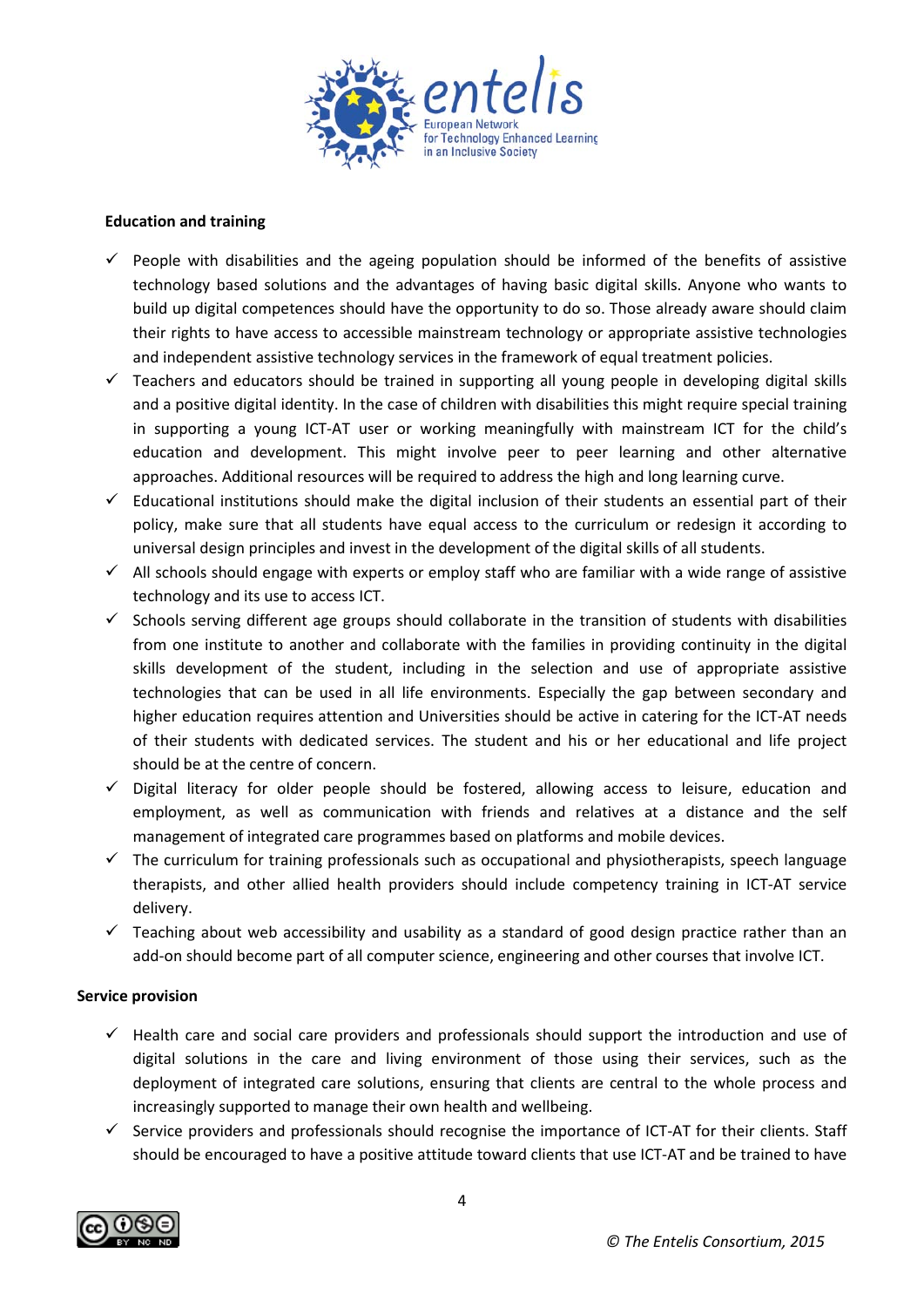

basic knowledge of the impact of technology on the quality of life of the people they support. They should be able to offer assistance in the use of individual technology solutions where needed.

 $\checkmark$  Professional AT and ICT-AT services have to be created or strengthened where independent advice can be sought.

### **Cooperation**

- $\checkmark$  Involvement of people with disabilities and other minority groups in the process of combatting digital exclusion will be essential to ensure real inclusion rather than the removal of some barriers and their replacement by others.
- $\checkmark$  Different policy sectors should break through siloes and collaborate, such as the health sector, the social and social care sector, the educational sector, but also those responsible for youth, sports, culture and media policies, industrial development, research and development. Essentially it is not about doing something additional, but about doing things differently and adopting a new approach.
- $\checkmark$  National governments worldwide should make digital inclusion the core part of their digital development agendas, mainstream accessibility in public procurement regulations and stimulate the development of markets for ICT-AT devices. Good policies are not sufficient if all stakeholders are not involved in their implementation.
- $\checkmark$  Cooperation has to be fostered among all stakeholders at local, regional, national and international level. International statutory organisations like the UN and its agencies, the European Union, the Council of Europe, should increase, in collaboration with industry and other stakeholders, their efforts in the determination of (accessibility) standards, policies and programmes. Funding should be made available to support initiatives that impact on the digital divide, as well its systematic monitoring in Europe and beyond.
- $\checkmark$  The GATE program of the WHO should further be supported in its recognition of the importance of ICT-AT and its contribution to increase the wellbeing and quality of life of millions of people with disabilities worldwide. Global collaboration in this field should be enhanced.

Dublin, 12.11.2015 The ENTELIS network

For further reading and sources please refer to the ENTELIS State of the Art Report, 2015. *[www.entelis.net](http://www.entelis.net/)*

#### *Acknowledgements…...*

*Evert-Jan Hoogerwerf (main author). Comments received from: Renzo Andrich, Dominique Archambault, Steve Barnard, Thomas Bignal, Jerome Bickenbach, Al Cook, John Dinsmore, Marion Hersh, Anna Kärki, Andreas Koth, Siobhan Long, Katerina Mavrou, Trish MacKeogh, Silvio Pagliara, Merja Sallinen, Marcia Scherer, Andrea Solander-Groß, Sonia Staskowiak, Sarah Weston, Luk Zelderloo.*